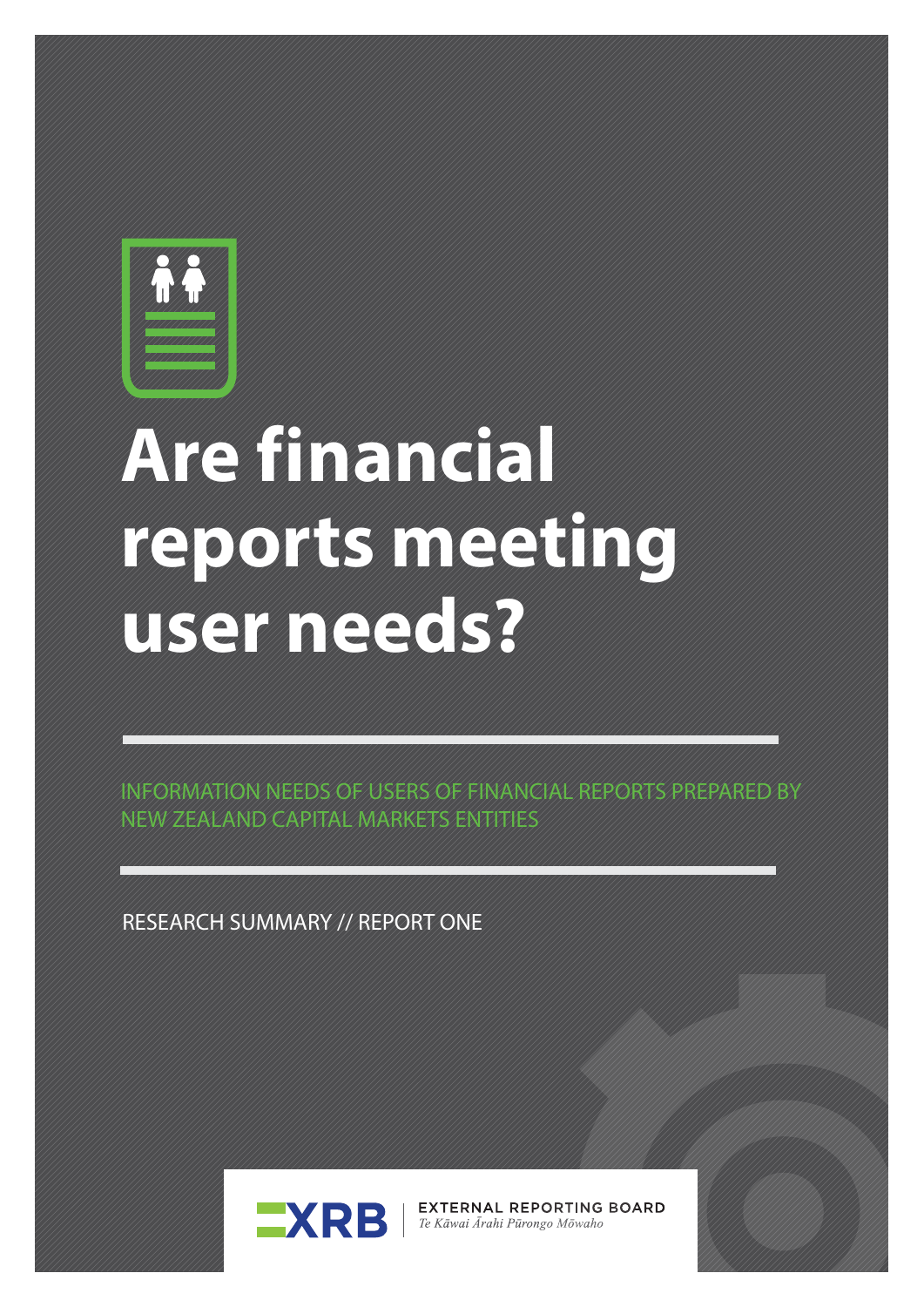For more information: The full research report is available at xrb.govt.nz

### FINANCIAL REPORTING HAS UNDERGONE SIGNIFICANT CHANGE IN RECENT YEARS

## Introduction

### THE AIM OF THE RESEARCH IS TO:

## 1. Understand

the common information needs of users of financial reports produced by New Zealand domestic capital market for-profit entities.



The XRB is responsible for financial reporting strategy and for standard setting in New Zealand. In this role it has commissioned research into the usefulness of the financial reports produced by for-profit entities operating in New Zealand domestic capital markets.



The research, undertaken by Massey University, surveyed New Zealand users and reviewed international user research to inform the findings. It is one of few comprehensive user-needs //// studies undertaken which looks at both local and international trends.

## 2. Determine

whether these needs are the same as, or different from, the information needs of users of for-profit entities operating in international capital markets.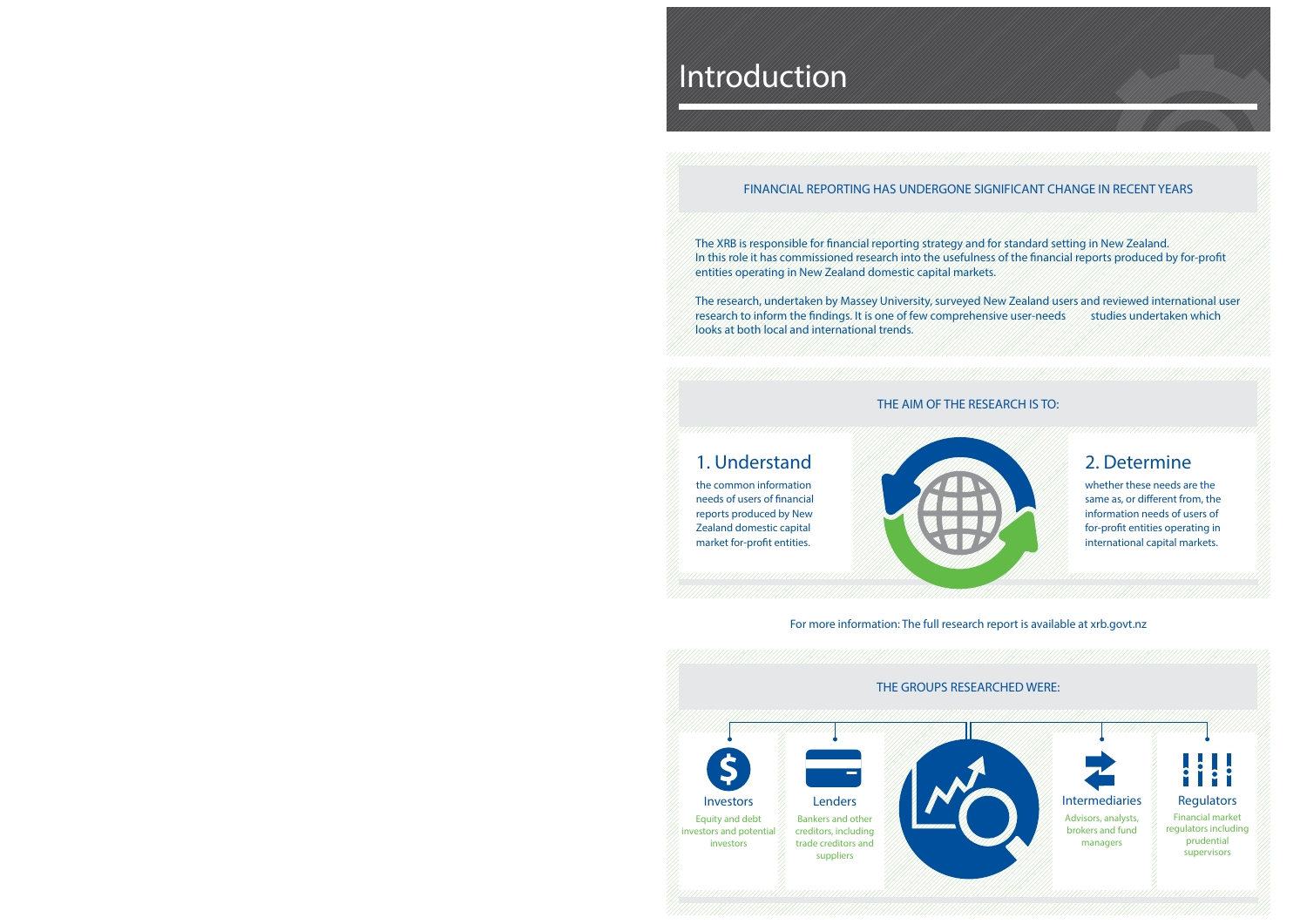### FINANCIAL REPORTS ARE WELL USED BY ALL AUDIENCES

31% of users see financial reports as their primary source of information, second only to advisors'/analysts' reports<br>
REPORTS 31% 25% ANALYSTS'

## Key findings

### FINANCIAL REPORTS ARE VALUED BY ALL AUDIENCES



rely more on information from advisors and/or analysts 21% Advisors and/or analysts draw much of this information directly from financial reports

31% 35 FINANCIAL

ADVISORS'/ ANALYSTS' REPORTS

use corporate financial reports 79% They use both the financial statements and management narrative



Technical ability is a factor here. Non-users of financial reports tend to have less technical knowledge

> find some information not useful – particularly lengthy notes 24%

> > · Least useful: Statement of changes in equity

of respondents find all financial statement information useful – "all helps to build a picture"

76%

 $\%$ do not require any other information in the financial statements – particularly intermediaries (75%) 54%

· No1: Statement of financial performance and Statement of financial position · No.2: Statement of cash flows and notes



### ALL FINANCIAL STATEMENTS COMPONENTS ARE VALUED, AND DON'T OVERLOOK CASH FLOW

Use of financial statements is dependent on the knowledge and skill of the user. The more skilled they are, the more they will use the different components of the financial statements.

### WHAT SUPPLEMENTARY INFORMATION DO THEY REQUIRE

- Greater consistency in the format/ presentation of financial statements;
- · Simplifying and standardising reporting and the language used;
- · Improving disclosures on contingencies, guarantees, obligations and related party transactions;
- · Providing 5-year summaries, key performance indicators and forecasts;
- · Providing more non-financial and sustainability information;
- · Improving timeliness of reporting.
- "Investment in capital markets is not about what is going on now, but it is based on the best guess for the future"

### THE MAJORITY OF USERS DO NOT REQUIRE MORE DETAILED STATEMENTS

**EED supplementary** information to the financial report, particularly 75% of regulators and 64% of investors

- 1. Information on business strategies and prospects; 2. Narratives that explain financial performance and position;
- 3. Information about entity's business;
- 4. Summary financial information.

### SIMPLE, UNDERSTANDABLE AND MEASURABLE





### FINANCIAL REPORTS ARE SATISFYING MOST USERS

Comparisons between actual and targets/budgets Enhanced segment reporting

Respondents suggested improvements in reporting:

52% DO NOT NEED supplementary information to the financial intermediaries, where 69% do

**Overall** 



report, particularly not require more



### **Whereas**

## 48% DO